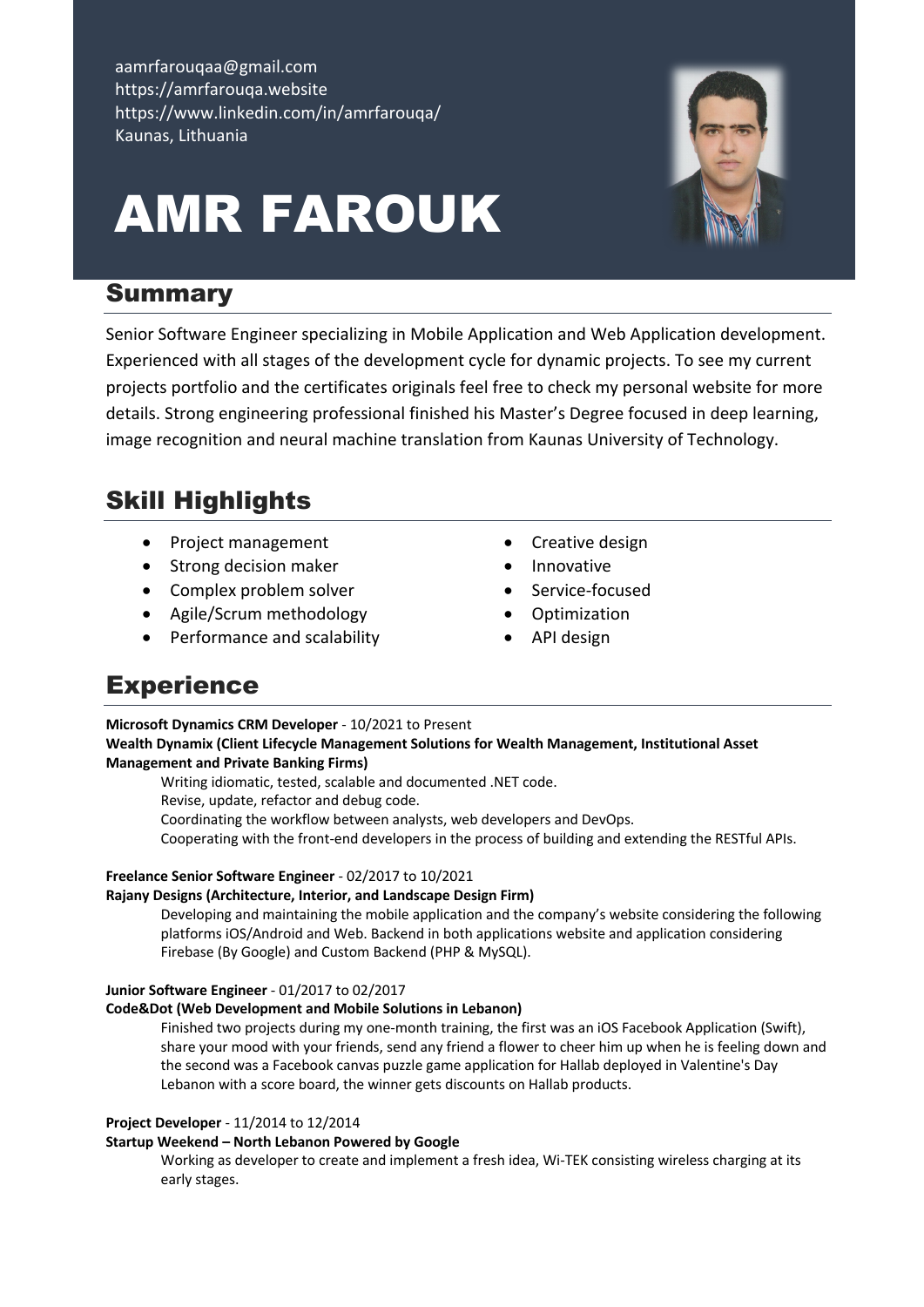## Education

Masters of Computing: **Informatics** – 2021 **Kaunas University of Technology**, Lithuania

Bachelor of Science: **Computer Science** - 2018 **Beirut Arab University**, Lebanon

French General Baccalaureate: **Scientific** – 2013 **Académie de Paris**, France

## **Certifications**

| Angular: The Big Picture                                                              | 12/2021 - Present   |
|---------------------------------------------------------------------------------------|---------------------|
| Applying Asynchronous Programming in C#                                               | 12/2021 - Present   |
| C# Fundamentals                                                                       | 12/2021 - Present   |
| <b>C# Generics</b>                                                                    | 12/2021 - Present   |
| C# Programming Paradigms                                                              | 12/2021 - Present   |
| Fire Safety                                                                           | 11/2021 - Present   |
| <b>Information Security</b>                                                           | 11/2021 - Present   |
| LINQ Fundamentals                                                                     | 12/2021 - Present   |
| The EU and UK GDPRS                                                                   | 11/2021 - Present   |
| Display Screen Equipment                                                              | 03/2022 - Present   |
| Masters of Computing: Informatics (Kaunas University of Technology)                   | 06/2021 - Present   |
| Mathematics and Computer Science Bachelor Degree (Beirut Arab University)             | 02/2018 - Present   |
| Codendot Lebanon (1 Month Training)                                                   | 01/2017 - 02/2017   |
| Cisco Networking Academy® IT Essentials                                               | $11/2016$ – Present |
| Cisco Networking Academy® Introduction to Cybersecurity                               | 10/2016 - Present   |
| International Computer Driving License (ICDL v.5.0)                                   | $02/2016$ – Present |
| Android Design and Networking Programming                                             | 11/2015 - Present   |
| Startup Weekend powered by Google for Entrepreneurs (Wi-Tek - 2014 Wireless Charging) | $11/2014$ – Present |
| French General Baccalaureate (Académie de Paris)                                      | 10/2013 - Present   |

## Skills

| Android (JAVA)          | Advanced     |
|-------------------------|--------------|
| Android (Kotlin)        | Intermediate |
| iOS (Swift)             | Advanced     |
| iOS (Objective-C)       | Intermediate |
| C#                      | Intermediate |
| AngularJS               | Intermediate |
| Microsoft SQL Server    | Intermediate |
| <b>Entity Framework</b> | Intermediate |
| ASP.NET                 | Intermediate |
| Microsoft Dynamics CRM  | Intermediate |
| Zendesk                 | Intermediate |
| <b>JIRA</b>             | Intermediate |
| Flutter                 | Intermediate |
| Xamarin                 | Intermediate |
| Python                  | Advanced     |
| TensorFlow              | Advanced     |
| Keras                   | Advanced     |
|                         |              |